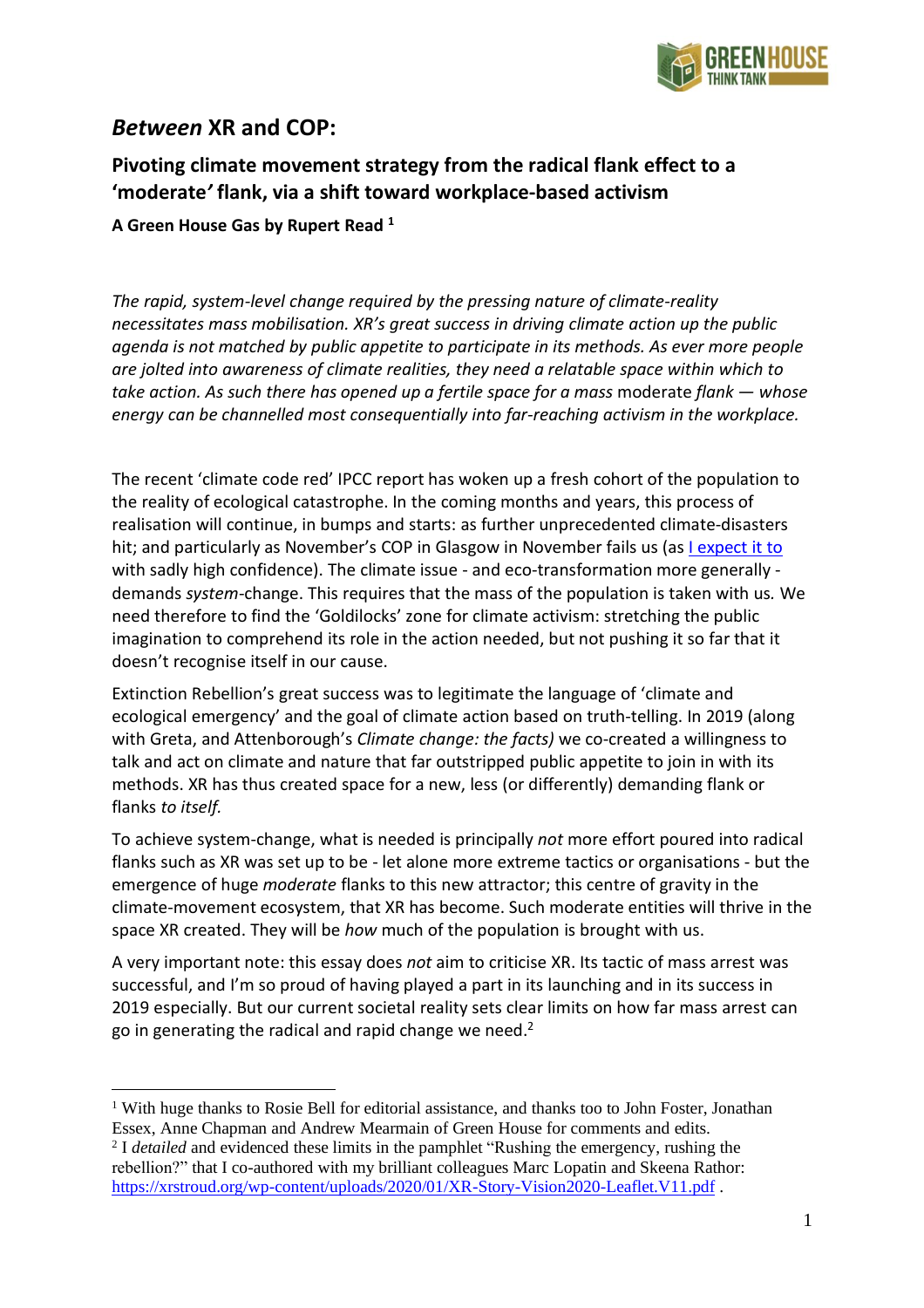

## **Successful, but not enough**

While more individuals wake up with every new tragic disaster in the news, the overwhelming majority of the general population still aren't close to understanding the existential threat now facing civilisation. Herein lies another critical learning from XR: that for all of the organisation's impressive success in terms of raising its own profile and that of its cause, it didn't attract many additional supporters in absolute numbers, after October 2019. That was XR UK's high-water mark in terms of participation: with 2000 arrests and perhaps 30,000 people going on a 'grief march'. The Rebellions since then have not come close to either of those numbers.

Low uptake can be attributed in part to missteps in XR 'leadership' and tactics (e.g. pondering drones over Heathrow, or clambering onto tube trains; off-putting to the overwhelming majority). But more fundamentally, there was always probably a ceiling to XR's feasible support, at this time. Most 'climate concerned' adults just aren't yet willing to experience really significant discomfort to support the cause that they would say they are 'very concerned' about.<sup>3</sup> This is reality; and it suggests that the route toward real climate progress will be somewhat slower than XR envisaged. We have a long way to go, to take the broader population with us. The times are urgent; we must slow down…

## **Outrage lags behind climate reality**

Obviously, it will be replied, time is the one thing we don't have. But raging against social reality will not alter it. Popular 'outrage' is bound to lag behind the unseen, iceberg-like reality of climate catastrophe. It's likely therefore that only when catastrophic climate events - unprecedented disasters - become common *across* the Global North - in say 5 or possibly even 10 years, - will millions be willing to go as far as XR have gone, let alone further.

## So what is to be done?

Despite reams written on the radical flank effect, academic literature has neglected the scenario wherein a radical flank such as XR successfully shifts the 'Overton window' of what is capable of being put on the political agenda, creating a large new political space on its moderate side. Thus little or no research exists on the kind of potential moderate flank effect suggested here. A moderate<sup>4</sup> (relative to XR) flank on climate has the potential to force dramatic political change. It can leverage unprecedented action and thought/actionleadership more radical, thoroughgoing and transformative than the traditional eco-action territory of voting, demos and consumer-action, etc - yet more moderate than full-scale civil disobedience risking arrest.

<sup>&</sup>lt;sup>3</sup> Though it is worth noting the hopeful development clearly observable since early 2020 in willingness among many to fly less.

<sup>4</sup> N.B. In particular, my focus in this piece is on the *means* used being more 'moderate', more inclusive. The *aims* may or may *not* be more moderate.

It's about *lowering barriers to entry.*

Now to be fair one needs to acknowledge quite clearly that being in XR doesn't require risking arrest; several non-arrestables are needed to help every arrestable. But at the same time, XR is *defined* by having at its vanguard as many as possible arrestables. The moderate flanks set out in this piece will be defined quite differently.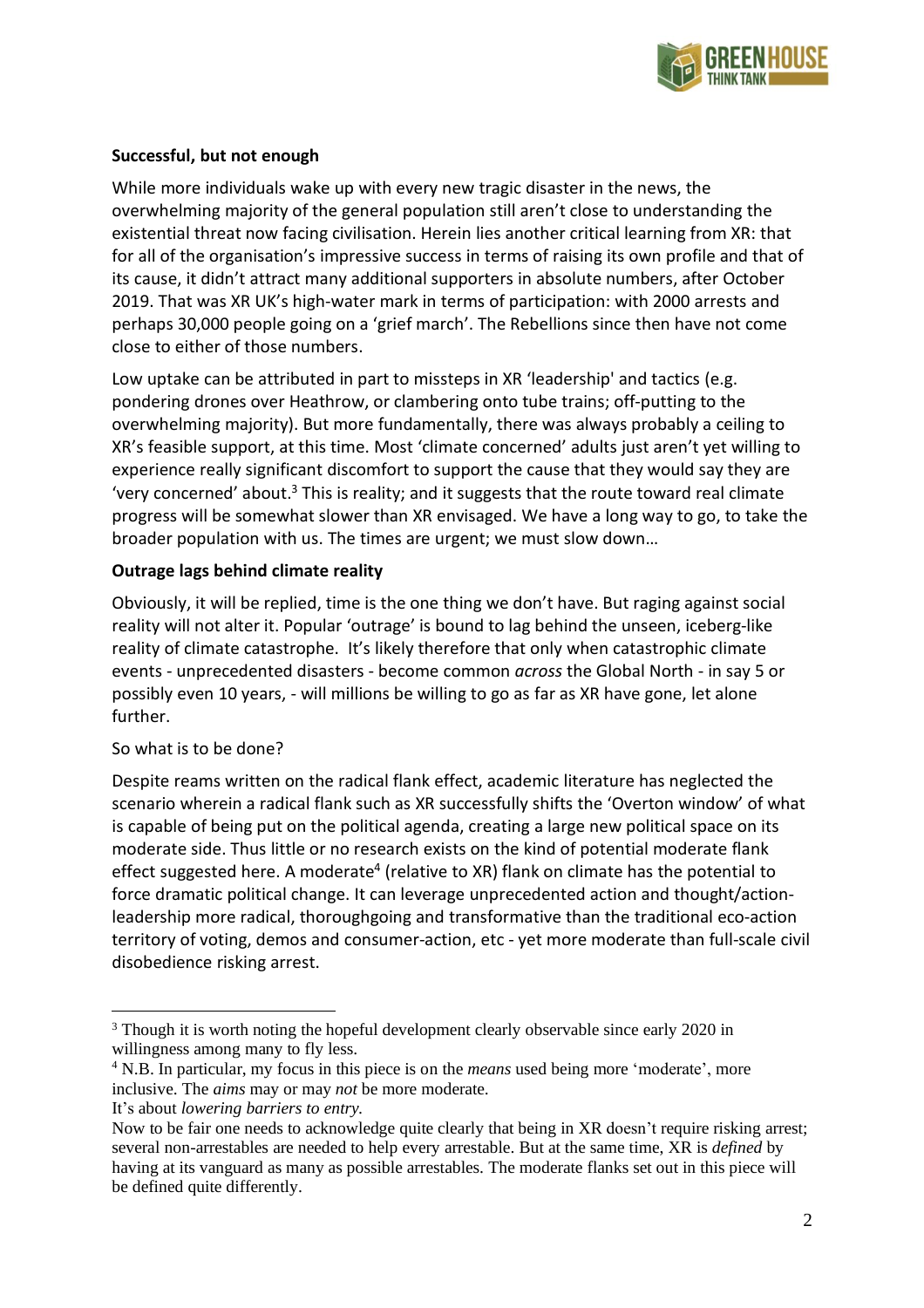

#### **Dramatic change can happen almost unnoticed**

The form this change will take may be less obviously dramatic than most activists imagine. Serious political change will happen throughout the 2020s<sup>5</sup> as the mother of all wake-up calls is finally heard, as our climate and weather lethally decline - but it will rarely occur overnight. At times it will be more subtle, and in its 'gradualism' may often go unnoticed to the majority of the population.

Compare the gay rights movement. This certainly achieved dramatic political change - but, asked a non-leading question about LGBT rights today, the average person might well respond that equal rights are obvious. Most ordinary people don't really register the scale of the change that has taken place over a generation, from everyday oppression and even illegality to marriage equality, etc.

#### **Growing moderate flanks**

The same process can occur, vis-a-vis 'the climate movement'. *Is occuring,* to some degree. Various possible moderate flanks are already in process or in embryo, including: building on Brits' enthusiasm for nature and conservation (exemplified by ['Wild](https://www.inkcapjournal.co.uk/inside-the-new-campaign-to-rewild/) card', co-created by former-XR firebrand Joel Scott-Halkes); workplace-based moderate flanks (see below); a huge parents' movement to match the youth movement which has been a central novel development in the climate movement since 2018 (examples here include Parents For Future, and [Mothership\)](https://www.instagram.com/heymothership/?hl=en); and a growth in bottom-up adaptationist (as opposed to only mitigationist) practice and discourse (such as  $TrAd$ ), which feels to many more 'positive' than protest. Notably, some of these groups/flanks will not even present as 'activism', let alone as 'protest'.

I am especially hopeful for workplace-based possibilities: real workplace action/activism <sup>6</sup> to get the changes we need happening in and through every single place of employment as well as through Government action. Most citizens have the potential in one way or another to pursue transformations in their workplaces that could transform employment and business in turn (though obviously it will be much easier for some - e.g. the unionised - than for others - e.g. the precaraiat). Particularly since the coronavirus showed us that transformations in ways of working are often largely simply a matter of will — homeworking being a prime example.

#### **Employee activism**

Consider the scope for employees/professionals to influence the ecological footprint of their place of work; including that of procurement / supply-chains. How employers affect the

<sup>&</sup>lt;sup>5</sup> Though one of the implications of this piece is: if the climate movement doesn't become inclusive, then that increases the likelihood that the coming climate-driven political changes will be unwholesome. Some 'purists' in the current movement want to keep it pure even at the cost of losing. That's a very bad bargain - and will drive those waking up in coming months and years into the arms of unsavoury including potentially eco-authoritarian or even eco-fascist elements. Much better create a big tent.

<sup>&</sup>lt;sup>6</sup> A possible model of a successful moderate flanking move in this vicinity is Lawyers For Net Zero, spearheaded by Adam Woodhall: [www.lawyersfornetzero.com.](http://www.lawyersfornetzero.com/) Imagine — create! — a *series* of such initiatives, across the professions and occupations, now/soon, and achieving critical mass. Why not? I'll discuss this kind of possibility further in the next section. (And here I wish to strongly honour Adam, who co-devised with me the concept of the 'moderate' flank.)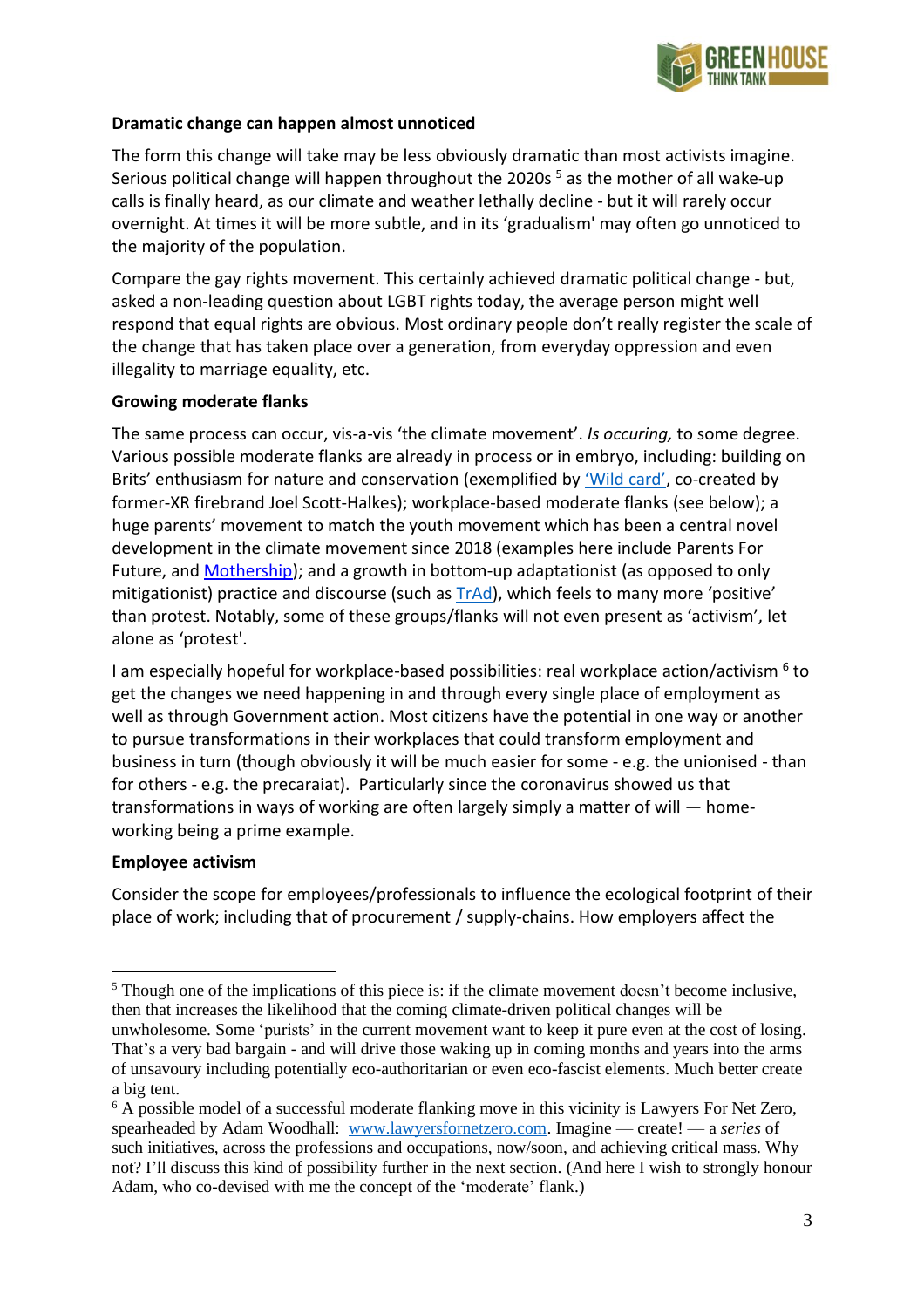

world for good or ill through their lobbying activities, and their 'brand identity'.<sup>7</sup> How they discourage *or encourage* climate- and eco- action from employees. How profits are used: e.g. for genuinely beneficial philanthropy, or not. (Whether your place of work makes profits *at all,* or pursues a different model.) And to influence what a place of work *does*: imagine the possible positive payoffs if a company like Amazon were to discriminate against and warn against climate-denialist literature. Imagine if insurers were pro-actively to lobby Government for real action on climate to save their business model, $8$  and in the meantime refuse to insure companies that added to climate risks or fell short of a transformative approach to adaptation.

Imagine if the NHS were to build on the emergent success of social prescribing to prioritise/create/construct 'green gyms' [i.e. therapeutic gardening] on most of the cumulatively-vast green spaces they own around hospitals. Imagine if more Trades Unions were to get deadly serious about a just – which must mean-a deeply green - transition.<sup>9</sup> Imagine lawyers, accountants, academics, marketers and the rest, insisting that 2050 isn't good enough; that this target equals death, and that they (we) won't sit silently by as our corporate bodies greenwash their offering as 'net zero 2050' etc.

Where such transformation is resisted, many have the power to withdraw their labour in one way or another. After all: if our *children* can symbolically go on strike periodically for part of a Friday, then surely so can we. (This is the approach pioneered by Earth [Strike](https://earth-strike.co.uk/) and, promisingly, it is starting to attract interest from Trades Unions.)

#### **Making the opened space visible**

Such an approach demands more of people than most traditional climate activism; rightly so, given that time is so short and the very future of civilization hangs in the balance. But it is *not* as demanding as XR, which is perceived by nearly everyone as too demanding in its emphasis on *seeking* arrest. (To underline my earlier remark, this is not necessarily to criticise the central XR tactic of facilitating / aiming at large-scale arrest per se, but simply to observe that it has all-too-real limits.)

<sup>7</sup> See my analysis of this, with Roc Sandford, for Reuters: [https://uk.reuters.com/article/us-global](https://uk.reuters.com/article/us-global-economy-climatechange-breaking/breakingviews-guest-view-lets-gauge-firms-real-co2-footprints-idUKKCN25A1AO)[economy-climatechange-breaking/breakingviews-guest-view-lets-gauge-firms-real-co2-footprints](https://uk.reuters.com/article/us-global-economy-climatechange-breaking/breakingviews-guest-view-lets-gauge-firms-real-co2-footprints-idUKKCN25A1AO)[idUKKCN25A1AO](https://uk.reuters.com/article/us-global-economy-climatechange-breaking/breakingviews-guest-view-lets-gauge-firms-real-co2-footprints-idUKKCN25A1AO)

<sup>&</sup>lt;sup>8</sup> Of course, this is not to deny that there already exist gestures in this direction, such as [https://climate-insurance.org,](https://climate-insurance.org/)

<sup>&</sup>amp;

[https://www.cisl.cam.ac.uk/business-action/sustainable-finance/climatewise:](https://www.cisl.cam.ac.uk/business-action/sustainable-finance/climatewise) they haven't had much real impact, and arguably have not been *intended* to have any dramatic impact, as they spring from the mild reformist paradigm of CSR. This is *not* what the moderate flank I am calling for amounts to; it falls significantly short of it.

<sup>9</sup> Part of the reason why Labour's response after XR's April Rebellion wasn't as adventurous as it could be is because some powerful unions lobbied against a firm 2030 Net Zero.

Sadly, when this kind of thing occurs, those unions are prioritizing the jobs of the members now, over the futures of the children of those very same members.

Green House's own important work in recent years on climate jobs can be used to inform the moderate flank; to help ensure that just-transition plans go far enough, and are credible enough to win arguments about win-wins, about what I call the beautiful coincidence: that, by and large, the very things we need to do to save ourselves from catastrophe are the very things we need to do to bring about better jobs etc. etc. .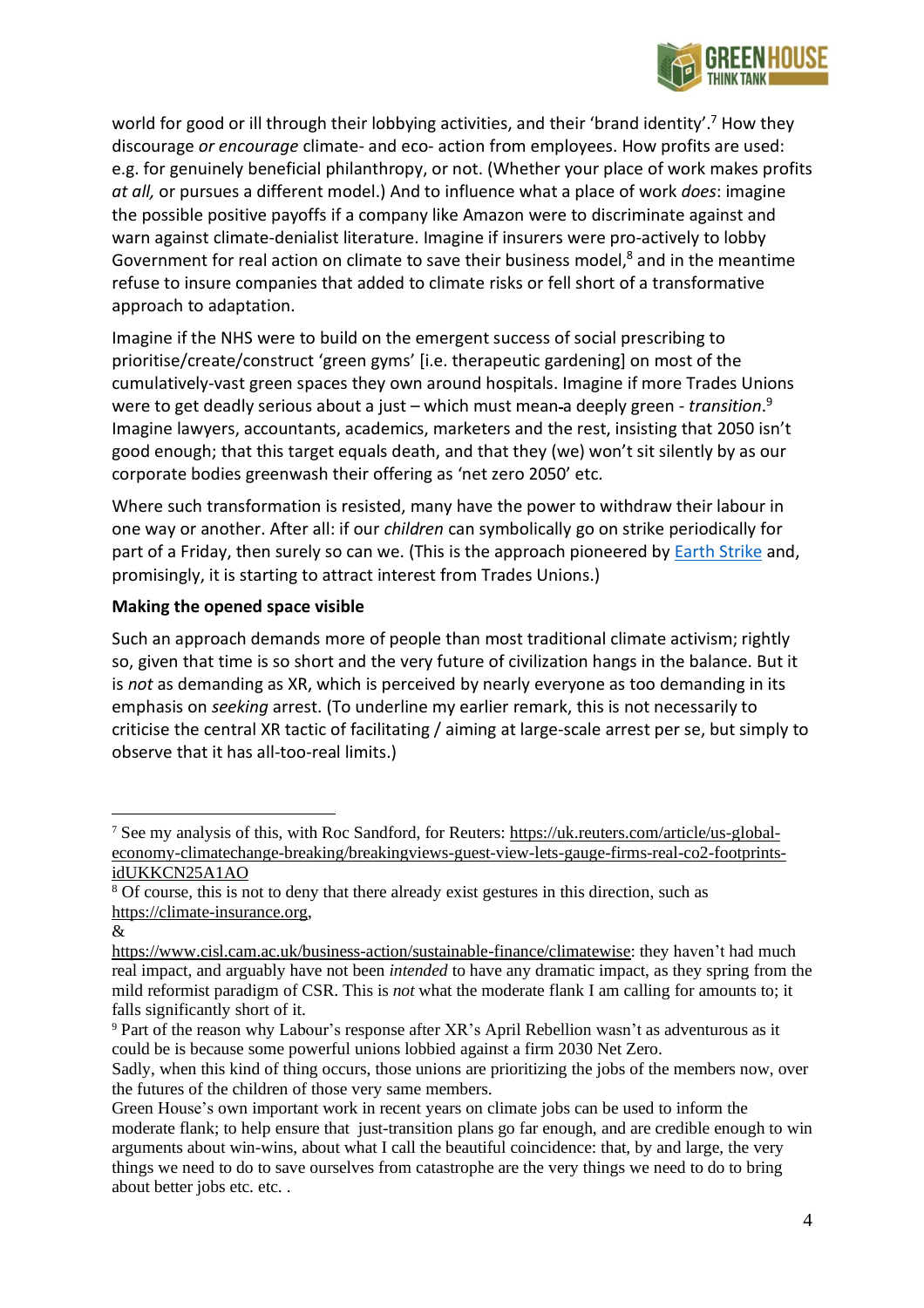

A successful moderate flank will, as roundly hinted, in fact be a plural moderate flank: i.e. moderate flank*s*. Such a plural, and unprecedentedly large, moderate flank will mainstream the climate issue by occupying and making visible and vivid the space that XR has opened up. It will reciprocally legitimate XR et al; because the moderate flank's sheer size will make the existence of a radical flank less surprising. A vast, flourishing moderate flank will help people to make sense of the radical flank, by reducing the gap between XR and organisations with which the public are most familiar*.* At the moment these include organisations like Friends of the Earth and the RSPB; but organisations like Parents For Future and many workplace-based groups (such as Lawyers for Net Zero) are pushing for rapid progress toward (net-)zero etc. Ultimately the effect would be to extend the climate/nature movement 'ecosystem' further towards radicalism. In other words: the flank that I call for is moderate relative only to the recent radical flank*, and not to traditional organisations in the area.* This point is critical in importance.

## **Climate-activism is different from everything that has gone before**

Those who seek an escalation of XR radicalism, or even (as [Andreas](https://www.facebook.com/watch/live/?v=438372333907239&ref=watch_permalink) Malm does) envisage an eco-saboteurist radical flank, need to face the reality that most of their writing studiously avoids: that there is very little appetite among activists let alone the wider public for even such an intelligent, sense-making radical flank as they imagine.

The climate/ecology struggle is very different from those typically invoked by XR and Malm alike as would-be precedents. This is not a struggle for self-liberation on the part of an oppressed group like the Civil Rights Movement. It is a struggle in which self*less*ness is necessary. It is an intergenerationally oriented struggle; enacted in part on behalf of those including our non-human kin who are not and never will be us, and who are not able to defend themselves.<sup>10</sup> It is a struggle therefore that is tangential at best to 'identity politics'.<sup>11</sup> It is not focally about *oneself*. Consequently, it is often harder for people in our society to get worked up about it — to really *get* that the stakes are in reality even higher (in fact, much higher) than those in great historic liberation struggles. That this is about all humans, all generations, born and unborn.

Change requires that a far larger percentage of the population understand and feel the bitter truth - that no-one in authority is planning to do enough to save their kids; their world. That this issue of issues cannot be outsourced any longer; that Governments, let alone scientists (who are increasingly let down by a policy-making system out of tune with them and with precaution), are not 'on' this in a manner that will amount to *enough*. More people need to *feel* their vulnerability, and that of their children. Doing so will be painful but also transformative.

<http://www.truthandpower.com/rupert-read-some-thoughts-on-civilisational-succession/> . For they argue that identity politics has to be about liberating yourself/ves; but the whole point about environmental activism, animal activism and activism for a better long-term future is that it involves you looking deeply beyond yourself.

<sup>&</sup>lt;sup>10</sup> The magnificent, mythic rising up depicted in the culminatory battle of *Avatar* notwithstanding... Gaia and the animals of the Earth are not going to ride to the rescue… (See on this the close of Chapter 6 of my *A film-philosophy of ecology and enlightenment).*

<sup>11</sup> I offer a reason *here*, in discussing the foundational contribution of the Combahee River Collective to the project of identity politics, for thinking that in actuality identity politics necessarily stands in opposition to activism on behalf of nature, animals and future generations: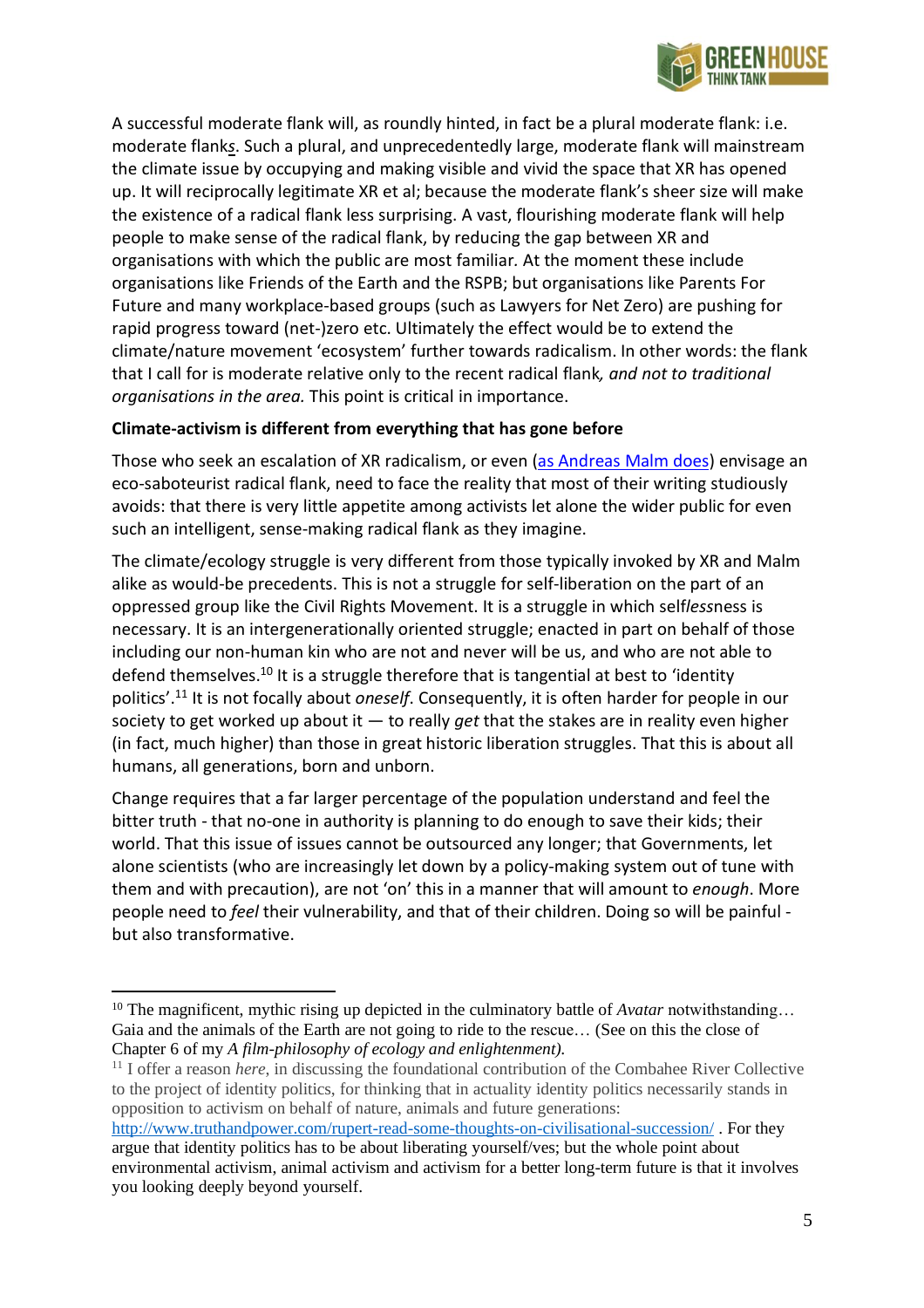

So there remains a vast task of persuasion.<sup>12</sup> Because the climate situation is so different from those movements so often evoked as analogues (Suffrage, etc.), and because it demands system-change and needs huge buy-in, this task calls primarily not for a radical flank but a moderate flank. Contra Malm<sup>13</sup> and Green House's own John Foster.<sup>14</sup>

## **Authority can change**

Certainly, no-one in authority is *currently* planning to do enough. But a key function of any social movement is to create the leverage that drags those in authority into a position of 'leadership' on the issue at stake. Sometimes then, an effective route to relatively radical and relatively quick change is to persuade those currently in authority to change their views. In addition to building a mass movement, the moderate flank should therefore seek to influence climate concerned CEOs (like Paul [Polman\)](https://twitter.com/PaulPolman?ref_src=twsrc%5Egoogle%7Ctwcamp%5Eserp%7Ctwgr%5Eauthor), former or current senior politicians who have been in or are in Government (like Amber Rudd, Rory Stewart, Claire Perry O'Neill, Zac Goldsmith, Rebecca Pow, Michael Gove), generals, top civil servants etc.

Whilst we may have issues with figures of conservative 'authority', there are clear instances where they have accelerated change, where previously it seemed they might always repress it. The Conservatives, responsible in 1988 for the anti-gay 'Section 28', became the party that ensured gay marriage was legalized in the UK. F. W. de Klerk proactively negotiated away power in South Africa even though he was known for most of his career as a "[forceful](https://en.wikipedia.org/wiki/F._W._de_Klerk#Early_political_career) proponent of apartheid's system of racial [segregation](https://en.wikipedia.org/wiki/F._W._de_Klerk#Early_political_career)". To initiate any such change requires that we first accept that it is or at least can be made possible of those in authority (unless we are literally planning a revolution).

#### **This civilization** *will* **change form**

Everyone knows that civilizations have failed before. And now the threat facing human civilization is potentially terminal. I argue that *this* civilization in anything resembling its current form is finished.<sup>15</sup> Our choice now is whether the full-spectrum transformation that *is* coming takes the form of an intelligent, voluntary transformation -- or the kind that is brutally forced on people when a civilization collapses. We need a liveable planet for all. If we can keep that, then we can keep civilization - albeit much changed.

In this struggle for a habitable (let alone flourishing) future, we face severe free rider / collective action difficulties. Not to mention huge vested interests and inertias. Thus there is no alternative but to achieve a pretty wide buy-in to the needed changes, if they are to be collectively voluntary. We need a sufficient plurality or majority to get onside such that the free riders and the forces of the status quo can be surmounted; propelled to change.<sup>16</sup> The

<sup>&</sup>lt;sup>12</sup> My own effort to contribute to this includes emphasising in comms our very real short-medium term vulnerability. See e.g. the line I took on BBC's QuestionTime programme when I was on the panel - [https://www.youtube.com/watch?v=QK7DKiKh9\\_Q,](https://www.youtube.com/watch?v=QK7DKiKh9_Q) go five minutes in. See also the argument of <https://medium.com/@rupertjread/24-theses-on-corona-748689919859> .

<sup>&</sup>lt;sup>13</sup> Malm in *How to blow up a pipeline* is perplexed that there hasn't been more ecotage, especially re climate. *This* is why.

<sup>14</sup> See e.g. <https://youtu.be/cmsuZVkDTeU> .

<sup>&</sup>lt;sup>15</sup> See <https://ratical.org/collapsologie/ThisCivilisationIsFinished.html> for my full analysis.

<sup>&</sup>lt;sup>16</sup> Workers are onto a loser if they try to protect their current jobs at any cost. Those areas of employment with the highest current carbon emissions are those in need of the greatest change, and those jobs are highly vulnerable in the coming climate, for obvious reasons. Unless workers help lead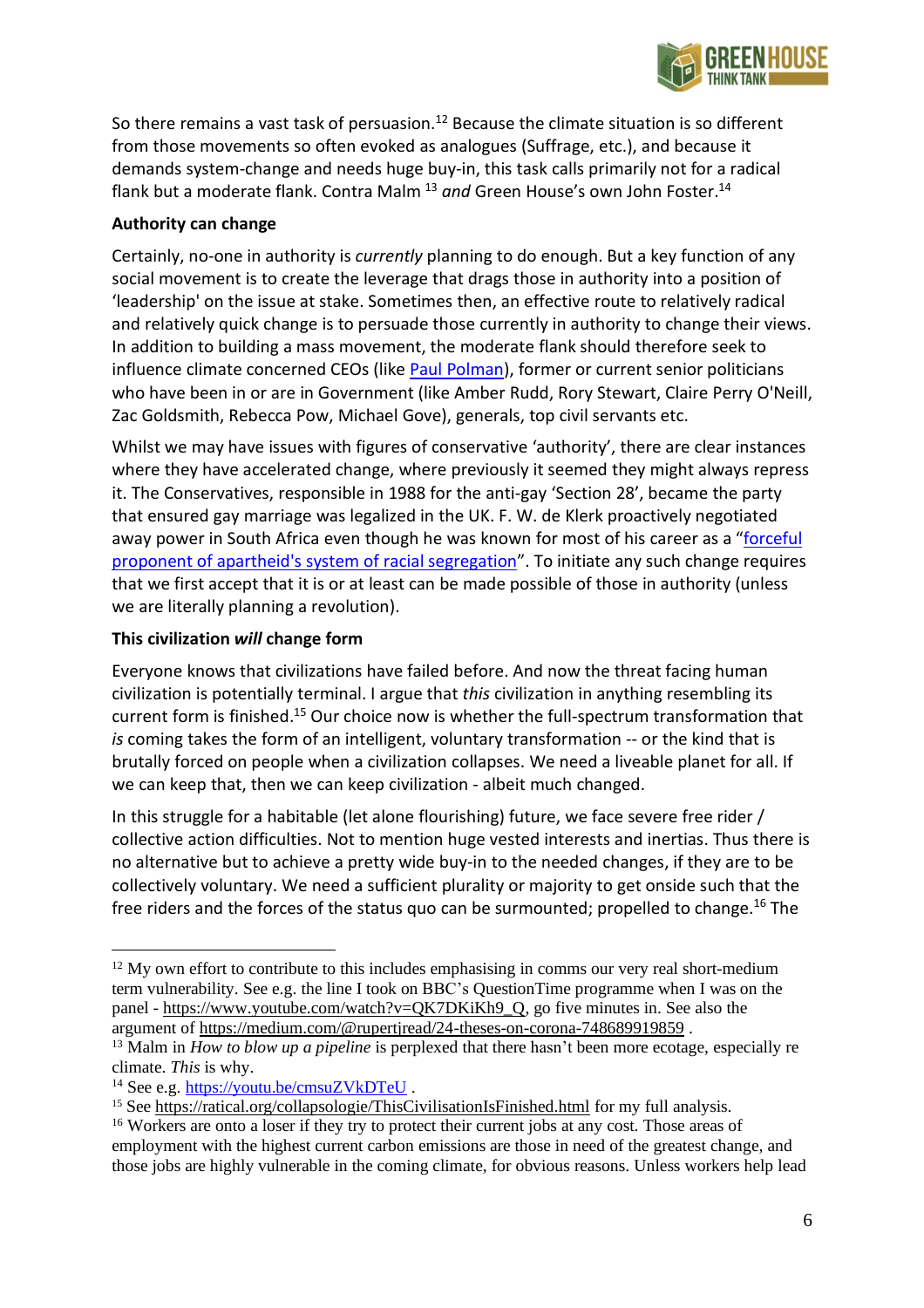

task is far harder than that of the Suffragettes, the Indian Independence movement etc. (XR, in pretending otherwise and trying to generate the hope of a quick full-spectrum win has avoided the truth - and thus generated a good deal of disappointed burnout.) The aim is necessarily nothing less than *system*-change. This implies inter alia changes to what is done in many sectors *together*, changes that interact with each other; and that such change needs a thought-through just transition such that the transition is one that empowers and links rather than divides and rules.

#### **We don't have time to overthrow the current elites**

'Paradoxically', I have suggested that all this is *why* a huge moderate flank is now what is needed.<sup>17</sup> Even if eco-authoritarianism <sup>18</sup> were desirable, which obviously it isn't for powerful independent reasons, it is a complete non-starter.<sup>19</sup> The Arab Spring showed decisively that unpopular authoritarian regimes are long-term...unsustainable.<sup>20</sup> Without broad buy-in from businesses and elites, not to mention a majority of citizens, the swift whole-systems-transformation needed to avert or mitigate collapse is quite simply impossible. That is ultimately why, on this question, the question on which our children and their children will judge us (and if we fail them, they will indeed *judge* us), the great cause of our time is (the facilitation of) a great, *wide*, unprecedented rising-up. This should issue in due course in democratic forms such as Citizens Assemblies for the redirection — the transformation — of our common future.

Getting there however, I've argued above, will not take the form of a truly mass selfoffering-up of citizen activists for arrest (at least, not yet). More likely, it will take many more people moving to change their workplaces. If we can get companies and institutions

away in the direction of green transition, it is highly likely that high job losses will result from the transition in precisely those areas. A just transition, is therefore a key reason for workers to be involved, self-interestedly. (Thanks to Jonathan Essex for help in thinking through this in a way obvious but highly consequential point.)

<sup>&</sup>lt;sup>17</sup> It will be highly radical compared to the status quo, but moderate compared to XR, let alone to any Malmian (more) radical flank. There is no Leninist solution to the climate tragedy, *contra* Malm (and Foster).

<sup>&</sup>lt;sup>18</sup> Let me be clear; by this term I obviously do not mean mutual coercion, mutually agreed: that is just *democracy*. The kind of thing that the National Coalition instituted (brilliantly) in 1940 or (reluctantly, with deadly effect from the delay) that the current government undertook in the pandemic. (For carbon rationing, see food rationing; for land conscription, personal military conscription; for a raft of regulatory controls, state direction of industry under Bevin; for a basic income scheme, the furloughing of millions; for compulsory blackout and movement restrictions, lockdown…etc.). That kind of centrally imposed authority goes inescapably with confronting a terrible emergency. It's not authoritarian, it's rather a willing giving up of freedoms for the greater good. 'Authoritarianism' as a label should be reserved for a political structure that suspends democracy. What I want to do (following XR) is rather *upgrade* democracy.

<sup>&</sup>lt;sup>19</sup> But the risk of authoritarianism occurring as a result of radical-flankery is real: either through the coming to power of some version of that flank, or (much more likely) as a result of a reactionary response to it. Consider the current UK Police Bill. In this context, the maintenance of non-violent discipline to make the state look bad in its over-reaction is arguably of paramount import. We need to make every action count, not fritter away public sympathy through insufficiently-thoughtful actions perceived as violent. And we need a moderate flank so as to bring more public sympathy *actively* on board.

<sup>&</sup>lt;sup>20</sup> Admitting this conclusion does not require thinking that the Arab Spring was 'successful' or 'a good thing', in its medium-term implications. It simply requires admitting the unexpected fragility of authoritarian regimes, that was demonstrated in spades in 2011.